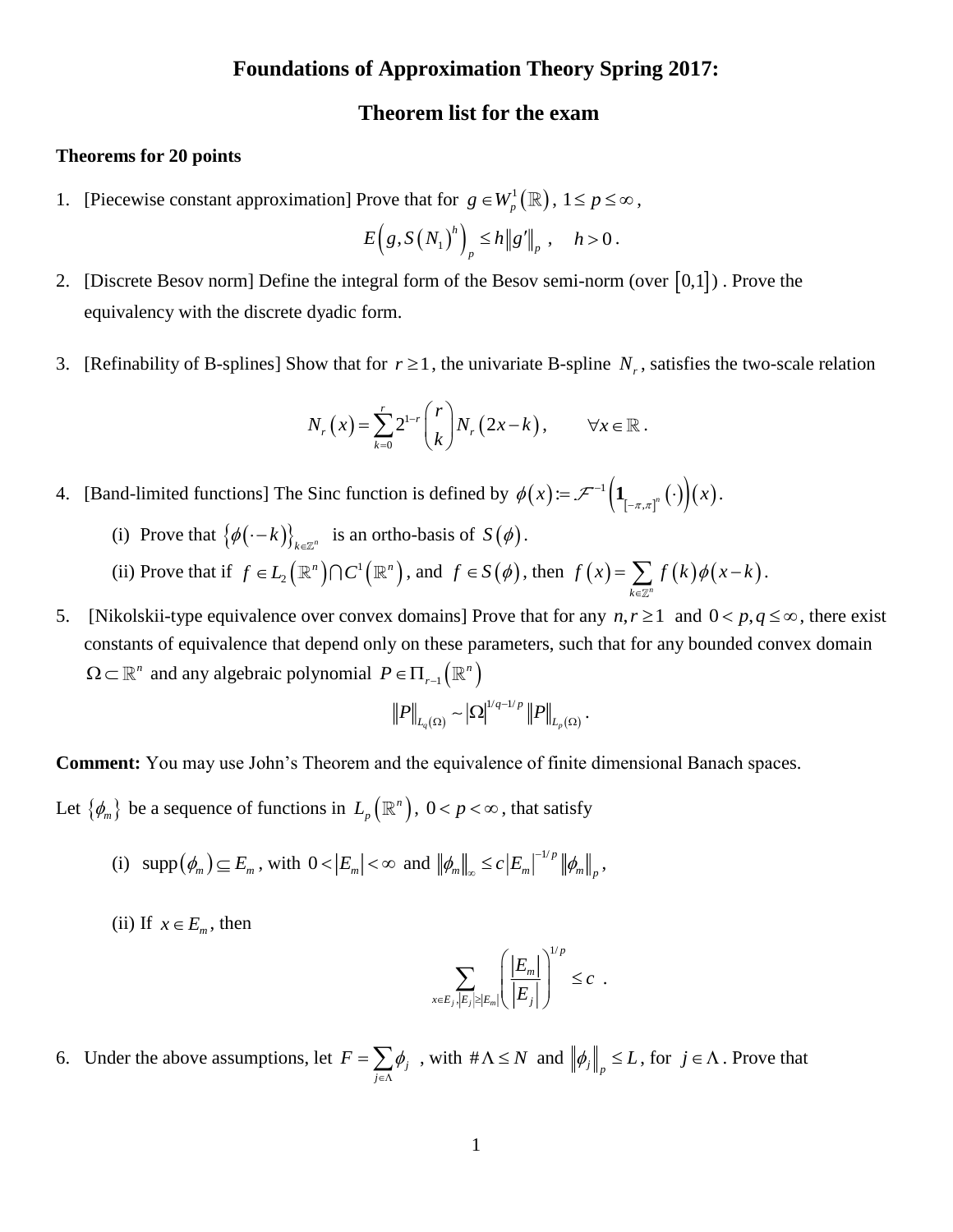$$
\|F\|_p \leq cL(\#\Lambda)^{1/p}.
$$

7. Under the above assumptions, denote (formally)  $f = \sum_i \phi_m$  $f = \sum_{m} \phi_m$  and assume that for  $0 < \tau < p$ ,

$$
N(f) := \left(\sum_{m} \|\phi_m\|_p^r\right)^{1/r} < \infty. \text{ Then, prove that with the rearrangement } \left\|\phi_{m_1}\right\|_p \ge \left\|\phi_{m_2}\right\|_p \ge \cdots, \text{ we have that}
$$
\n
$$
\left\|f - S_M\right\|_p \le cM^{-\alpha} N(f), \qquad \text{for } S_M := \sum_{j=1}^M \phi_{m_j}.
$$

8. [Jackson theorem for Wavelets] Let  $f \in L_2(\mathbb{R}) \cap B_r^{\alpha}(\mathbb{R})$ ,  $1/\tau = \alpha + 1/2$ . Let  $\{\psi_I\}, \{\tilde{\psi}_I\}$  be a compactly supported, piecewise polynomial, biorthogonal wavelet and dual wavelet basis. Let  $\sigma_N(f)$ <sub>n</sub>  $:= \inf_{x \in \overline{N}} \|f - g\|_2$  $\sigma_N(f)_p \coloneqq \inf_{g \in \Sigma_M} \|f - g\|$ , where  $\Sigma_M$  is the collection of  $M$  - term (or less) wavelets. Prove that

$$
\sigma_M(f)_2 \le c M^{-\alpha} |f|_{B_t^{\alpha}}.
$$

**Comment:** You may use the results of (7), but you need to explain why the conditions hold. You may use the equivalence

$$
\left|f\right|_{B_r^{\alpha}} \sim \left(\sum_I \left|\left\langle f,\tilde{\psi}_I\right\rangle\right|^r\right)^{1/r}.
$$

9. [Bernstein inequality for Wavelets] Let  $f \in L_p(\mathbb{R})$ ,  $1 < p < \infty$ ,  $f = \sum_{l \in \Lambda} c_{l,p} \psi_{l,p}$  $f = \sum c_i w_i \psi$  $=\sum_{I\in\Lambda}c_{I,p}\psi_{I,p}$  with  $\#\Lambda \leq N$ . Then show

$$
\left|f\right|_{B_r^{\alpha}(L_r(\mathbb{R}))} \le cN^{\alpha} \left\|f\right\|_p, \qquad \frac{1}{\tau} = \alpha + \frac{1}{p}.
$$

**Comment:** You may use

$$
\|f\|_p \sim \|S(f,\cdot)\|_p , \qquad S(f,x) := \left(\sum_{I} c_{I,p} (f)^2 |I|^{-2/p} \chi_I(x)\right)^{1/2}.
$$

#### **Theorems for 30 points**

10. [Bernstein for trigonometric polynomials]. Prove that for any univariate real trigonometric polynomial *P* of degree *N* :

(i) 
$$
P'(t)^2 + N^2 P(t)^2 \le N^2 ||P||_{\infty}^2, t \in [-\pi, \pi].
$$
  
\n(ii)  $||P^{(k)}||_{\infty} \le N^k ||P||_{\infty}, k \ge 1.$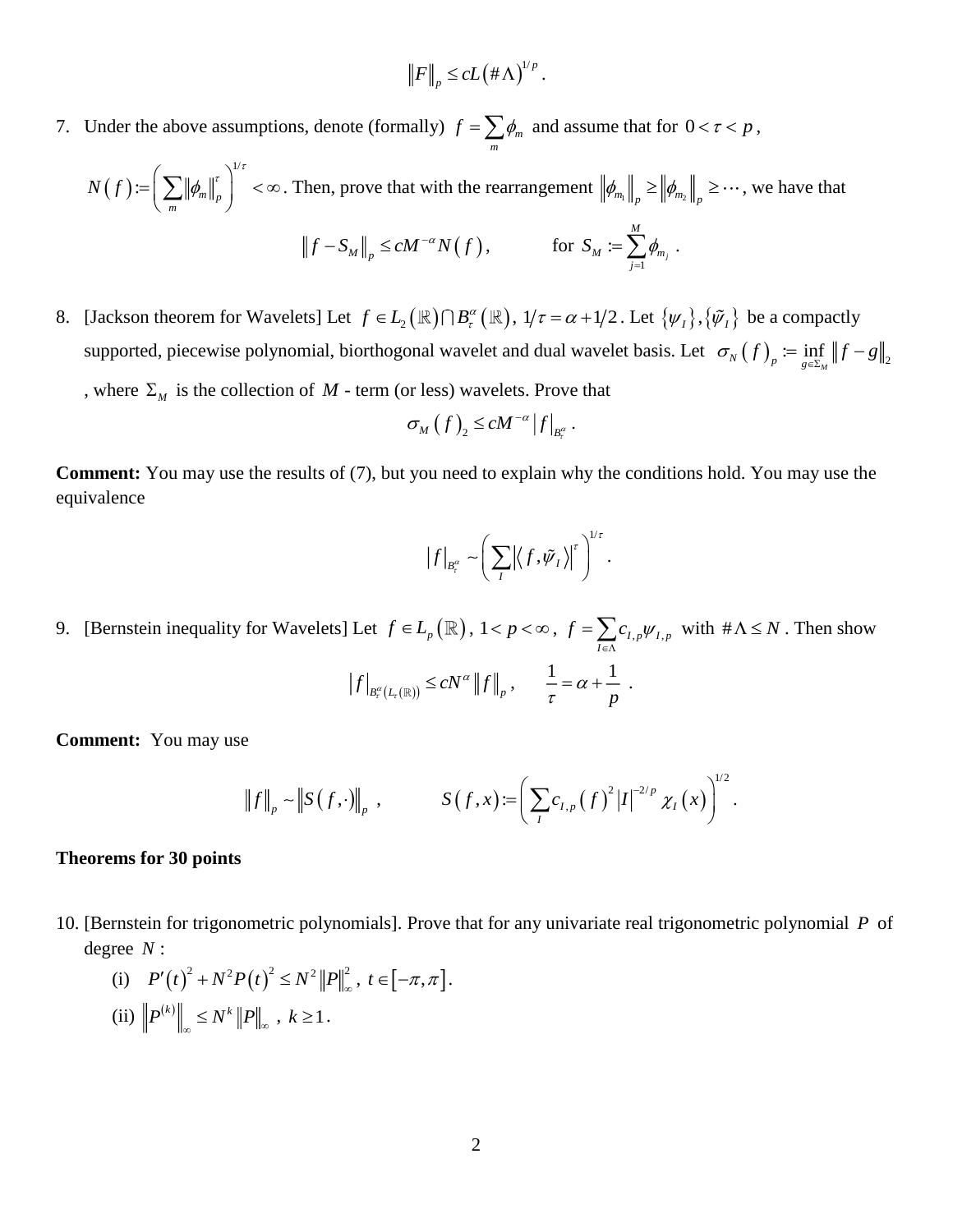11. [Trigonometric approximation of piecewise algebraic polynomials] Let  $f \in L_{\infty}[-\pi, \pi]$ ,  $||f||_{\infty} \le 1$ , be a piecewise algebraic polynomial  $f(t) = \sum_{k=1} P_k(t) \mathbf{1}_{(t_k, t_{k+1}]}(t)$ *M*  $\sum_{k=1}^{\infty}$ **<sup>***k***</sup>**  $\binom{t}{k}$ **<sup>** $\blacktriangle$ **</sup>** $\binom{t_k, t}{k}$  $f(t) = \sum_{k=1}^{n} P_k(t) \mathbf{1}_{(t_k, t_{k+1}]}(t)$ , where  $-\pi < t_1 < t_2 < \cdots < t_{M+1} < \pi$ , are knots and

 $P_k$ ,  $k = 1,..., M$ , are algebraic polynomials of degree  $r-1$ , i.e.  $P_k(t) = \sum_{k=1}^{r-1} P_k(t)$ , 0  $\sum_{i=1}^{r-1} a_i t^j$  $P_k(t) = \sum_{k=1}^{n-1} a_{k,j} t^j$ . *j*

- (i) Prove that for sufficiently large N,  $E_N(f) \leq C(r, p)$ 1/ , *p N p*  $E_N(f)_p \leq C(r,p) \left(\frac{M}{N}\right)^{1/p},$ ,  $1 \le p < \infty$ , where  $E_N(f)_{p}$  is the degree of approximation using trigonometric polynomials of degree *N* . You may assume the Jackson inequality.
- (ii) Prove that  $f \in B_r^{\alpha}(L_r)$ , for any  $\alpha > 0$ , with  $1/\tau = \alpha + 1/p$ .
- 12. [Equivalence of modulus of smoothness K-functional] Let  $1 \le p \le \infty$ .
	- (i) Prove that for any  $g \in W_p^r(\mathbb{R})$  $g \in W_p^r(\mathbb{R})$ , we have  $\omega_r(g,t)_{p} \le ct^r |g|_{r,1}$  $\omega_r(g,t)_p \le ct^r |g|_{r,p}, t>0.$
	- (ii) Prove that for any  $f \in L_p(\mathbb{R})$ , we have  $\omega_r(f,t)_p \le cK_r(f,t^r)_p$  $\omega_r(f,t)_p \le cK_r(f,t^r)_p, t > 0.$

**Comment:** You may use the Minkowski integral inequality.

13. [Kernel approximation] Assume a kernel operator T, with kernel  $k(x, y)$  satisfies for  $r \ge 1$ 

(i) 
$$
P(x) = TP(x) = \int_{\mathbb{R}^n} k(x, y) P(y) dy, \ \forall P \in \Pi_{r-1}(\mathbb{R}^n), \ \forall x \in \mathbb{R}^n.
$$

(ii) 
$$
|k(x, y)| \leq c \frac{1}{(1+|x-y|)^{n+r+\varepsilon}}
$$
, for some  $\varepsilon > 0$  and any  $x, y \in \mathbb{R}^n$ .

Prove that for  $f \in W_{\infty}^r(\mathbb{R}^n)$  and  $T_h f(x) := \int_{\mathbb{R}^n} h^{-n} k(h^{-1}x, h^{-1}y) f(y)$  $T_h f(x) \coloneqq \int_{\mathbb{R}^n} h^{-n} k\left(h^{-1}x, h^{-1}y\right) f(y) dy,$ 

$$
||f - T_h f||_{\infty} \le ch^r |f|_{r,\infty}, \quad h > 0,
$$

**Comment:** You may use the Taylor remainder estimate for  $p = \infty$ 

$$
R_{r,x}f(y) \leq c\left|y-x\right|^{r} \max_{z \in B(x,|y-x|)} \max_{|\alpha|=r} \left|\partial^{\alpha} f(z)\right|.
$$

14. [Spectral  $L_2$  approximation of the Sinc] The Sinc function is defined by  $\phi(x) = \mathcal{F}^{-1}(\mathbf{1}_{[-\pi,\pi]^n}(\cdot))(x)$  $\phi(x) := \mathcal{F}^{-1}\left(\mathbf{1}_{[-\pi,\pi]^n}\left(\cdot\right)\right)(x)$  $=\mathscr{F}^{-1}\left(\mathbf{1}_{\left[-\pi,\pi\right]^n}\left(\cdot\right)\right)(x)$ . Then show that for any  $r \ge 1$ ,  $h > 0$  and  $f \in W_2^r(\mathbb{R}^n)$ 

$$
E\left(f,S\left(\phi\right)^{h}\right)_{2} \leq c h^{r} \left|f\right|_{r,2}.
$$